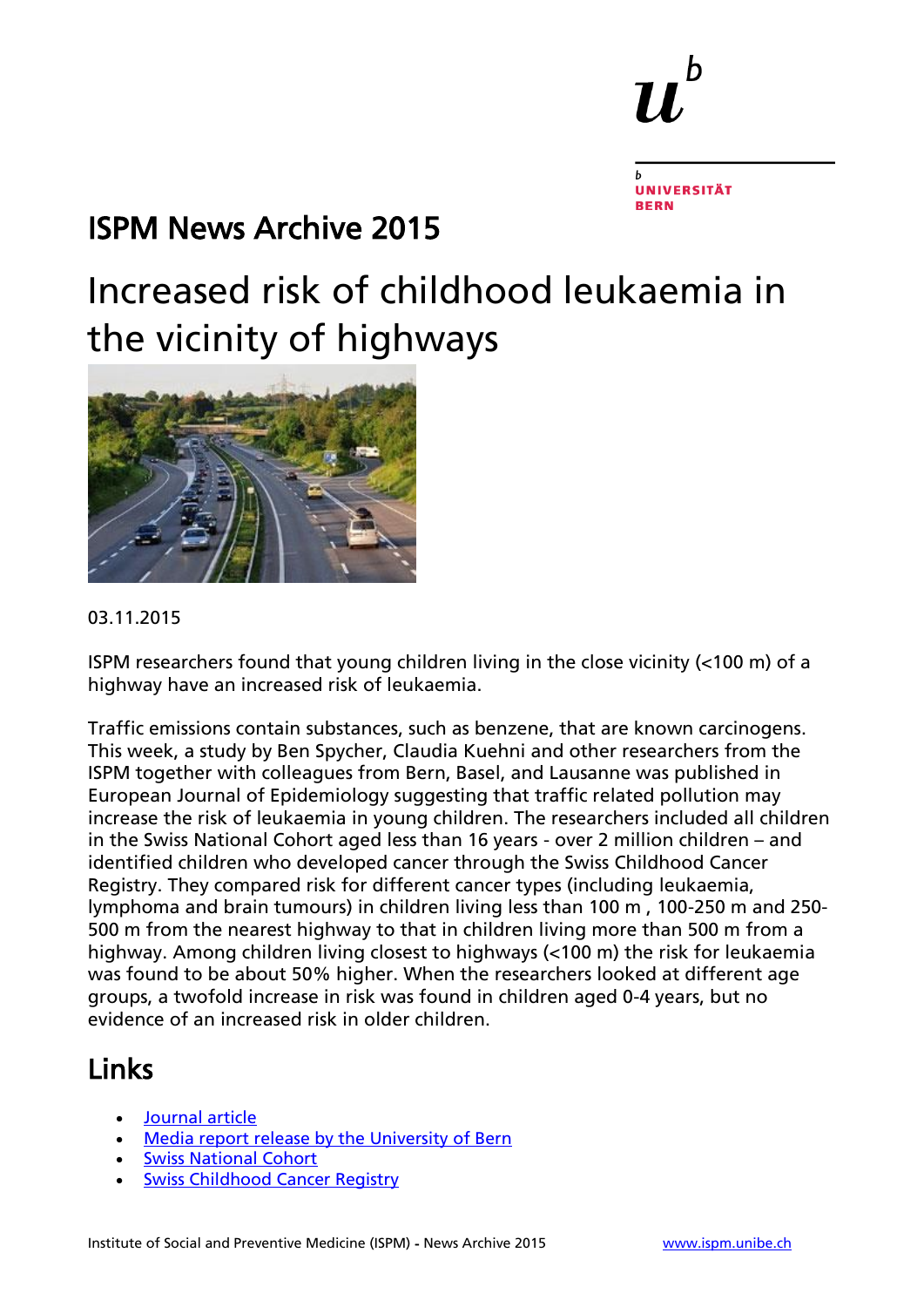# Health risk assessment and counselling improves survival in older people



#### 20.10.2015

A study published this week in PLOS Medicine shows that a collaborative care model improves health behaviors and survival among community-dwelling older people.

In almost every country, the over-60 age group is growing faster than any other age group. Programs that encourage a healthy lifestyle and the uptake of preventative care among older people are a health policy priority. In this pragmatic trial, Andreas Stuck from University Hospital Bern and ISPM researchers André Moser, Marcel Zwahlen and Matthias Egger found that health risk assessment by self-administered questionnaire combined with two years of personal reinforcement by trained counselors was effective in reducing the average participant's number of risk factors and preventative care deficits. For example, at the 2-year follow-up, 70% of the intervention group were physically active compared to 62% of the control group and 66% of the intervention group had had an influenza vaccination that year compared to 59% of the control group. Over the 8-year follow-up, the mortality rate was 3.2 per 100 person-years in the intervention group, as compared to 4.0 in the control group (Hazard Ratio 0.79, 95% CJ 0.66–0.94,  $p = 0.009$ ). To avert one death over eight years, 21 individuals would need to receive the intervention. These findings suggest that the use of regionally adapted approaches for health risk assessment combined with individual counseling might be an effective way to improve health and survival among non-disabled older people.

Stuck AE, Moser A, Morf U, Wirz U, Wyser J, Gillmann G, et al. (2015) Effect of Health Risk Assessment and Counselling on Health Behaviour and Survival in Older People: A Pragmatic Randomised Trial. PLoS Med 12(10): e1001889. doi:10.1371/journal.pmed.1001889.

Link to the study: <http://journals.plos.org/plosmedicine/article?id=10.1371/journal.pmed.1001889>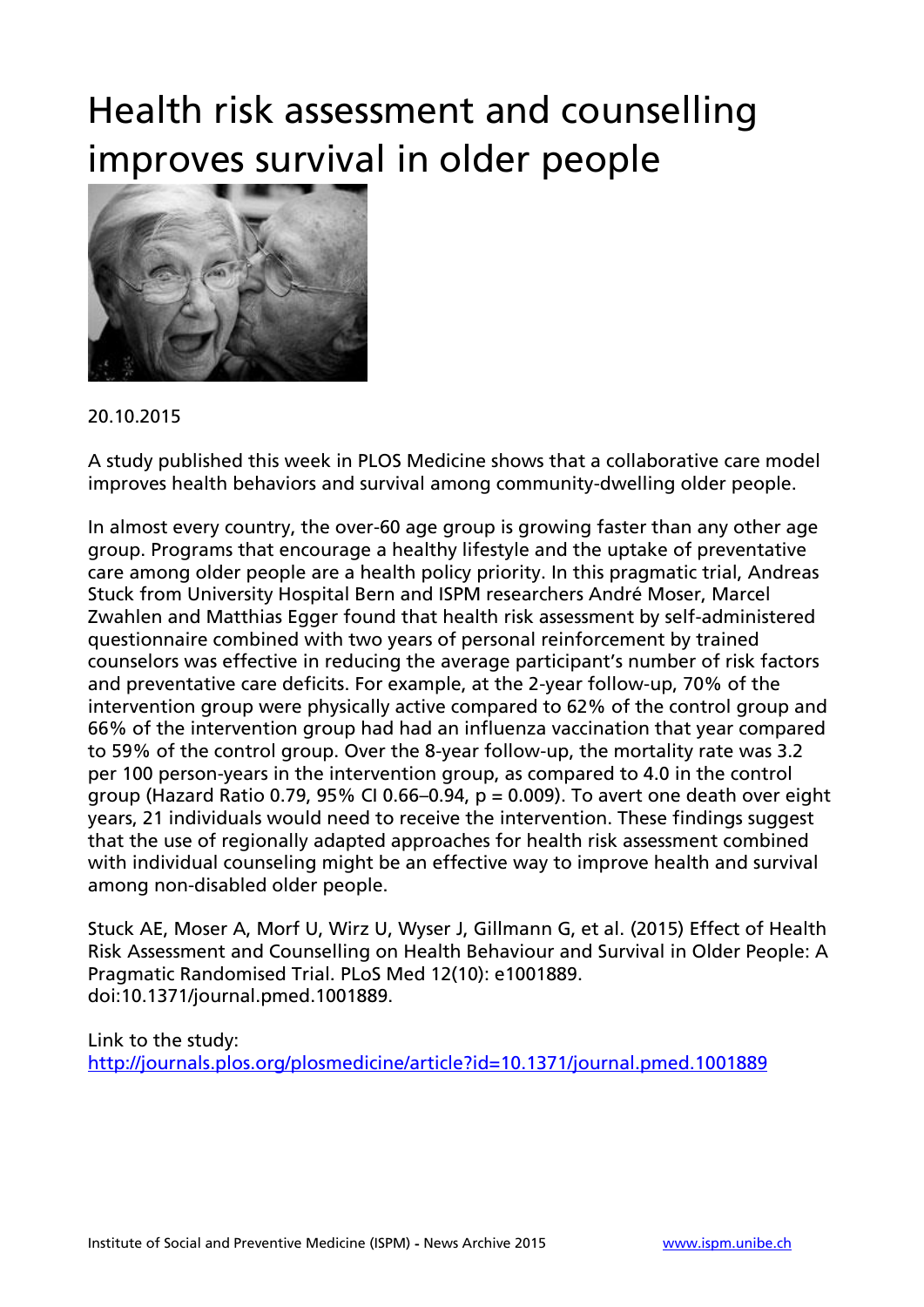# More prizes for our PhD students!



#### 14.10.2015

In the last few weeks, four PhD students working at the ISPM Bern were awarded prizes for their abstracts at conferences or for their Master thesis. Congratulations!

## SSPH+ PhD Programme Student Abstract Award 2015, 1st prize, Swiss Public Health Conference, September 17 – 18, Geneva:

#### Matthias Schindler: Cause-specific late-mortality in 5-year survivors of childhood cancer in Switzerland - a population based study.

Matthias's project describes cause specific mortality in a population based cohort of childhood cancer survivors in Switzerland compared to the Swiss general population. The study uses data from the Swiss Childhood Cancer Registry linked to routine mortality data. The study is founded by the Swiss National Science Foundation and the Swiss Bridge Foundation. The study started in August 2012 and should have the final results by the end of 2015.

## SSPH+ PhD Programme Student Abstract Award 2015, 2nd prize, Swiss Public Health Conference, September 17 – 18, Geneva

Annette Weiss: Hearing impairment in Swiss childhood cancer long-term survivors. Annette`s project determines the prevalence of hearing loss and tinnitus in Swiss childhood cancer long-term survivors compared to siblings by using data from the Swiss Childhood Cancer Survivors Study. The study confirms chemotherapy with platinum compounds and radiation to ear as risk factors for hearing loss after childhood cancer. The Swiss Cancer League and the European Union funded this project, which started in October 2014.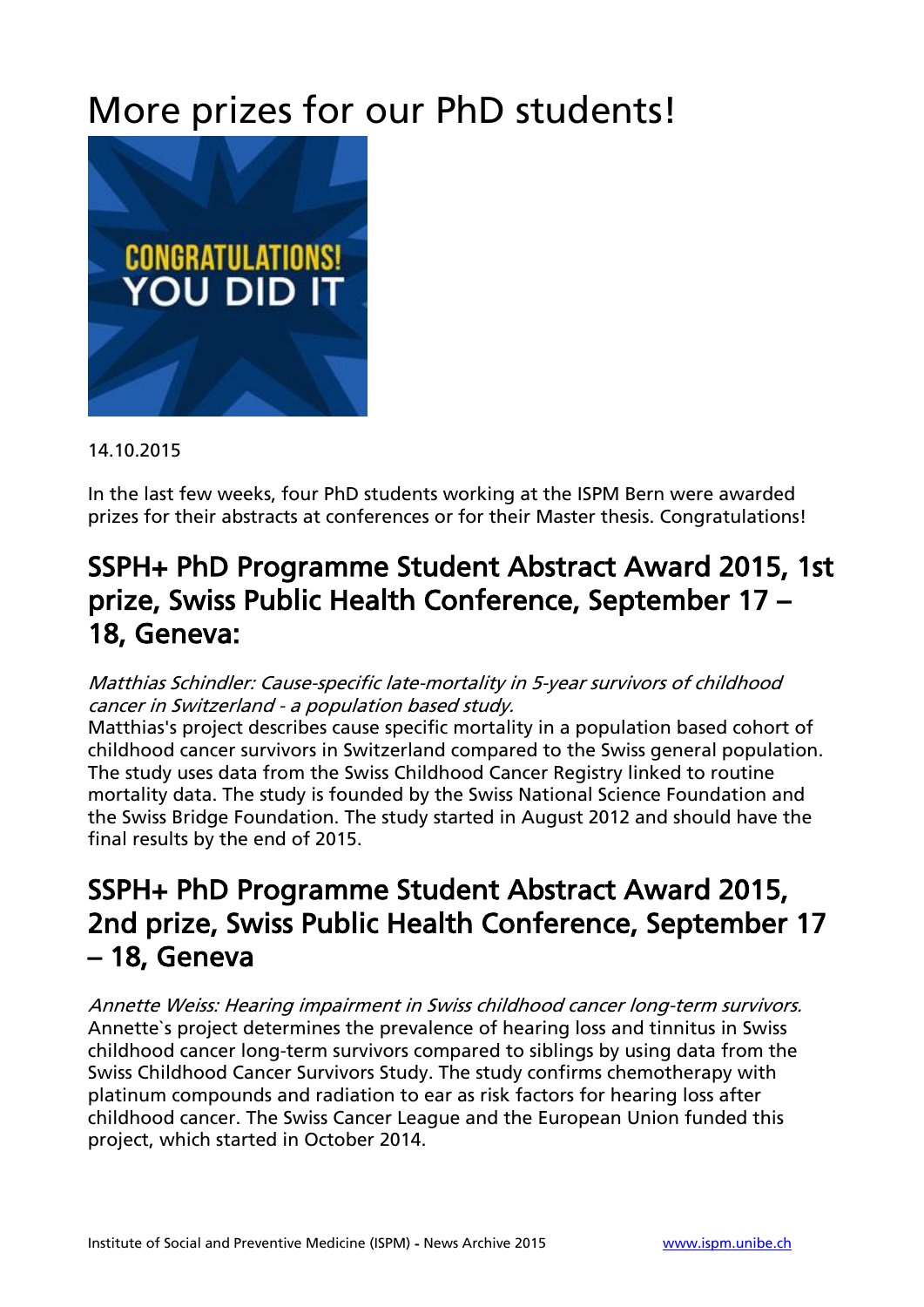## Student Abstract Award 2015, 1st prize, Evolutionary Medicine Conference: Interdisciplinary Perspectives on Human Health and Disease, July 30 – August 1, Zürich:

Stephanie Fingerhuth: Rates of antibiotic resistance evolution in gonorrhoea. Stephanie's project uses mathematical modelling to optimize treatment strategies to slow down antibiotic resistance spread in the sexually transmitted disease gonorrhoea. Her study showed that an increased rate of treatment leads to an increased selective advantage for resistant gonorrhoea strains and thus leads to faster spread of resistance. The study is part of RADAR-GO, an interdisciplinary project that aims to develop a rapid molecular test for the diagnosis of antibiotic resistance in gonorrhoea. It is funded by SwissTransMed.

## Young scientist sponsorship prize 2015 for "older students" of the German Society for Medical Informatics, Biometry and Epidemiology (GMDS):

Anita Feller won the sponsorship for her Master thesis "Avoidable mortality for causes amenable to health care in Switzerland", carried out at the Institute for Medical Biostatistics, Epidemiology and Informatics (IMBEI), Johannes Gutenberg University Mainz.

Anita's thesis investigated the association of socioeconomic inequalities and avoidable mortality in Switzerland and Swiss trends in avoidable mortality in comparison with 16 other high income countries. The project detected substantial socioeconomic inequalities in avoidable mortality in Switzerland but did not find evidence that these findings are related to inequalities in medical use or the quality of medical care. The results of the international comparison suggest high quality of medical care in Switzerland.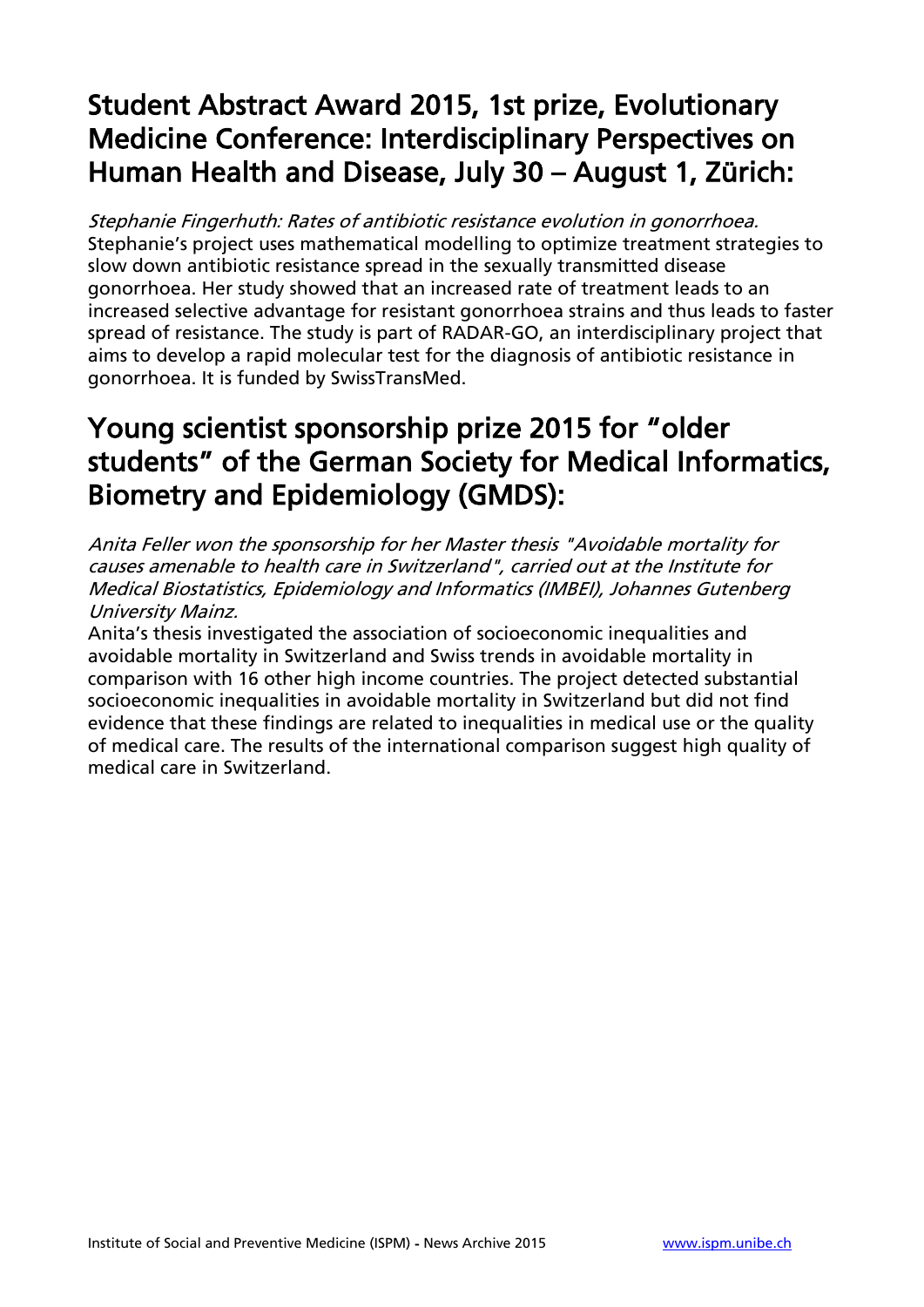# ESTHER Switzerland Secretariat moves to ISPM



#### 12.10.2015

The Ensemble pour une Solidarité Thérapeutique Hospitalière En Réseau (ESTHER) was established by the French government in 2001 to address global inequalities in access to HIV drugs.

The gap in prevention and treatment of HIV/Aids between industrialized countries and the countries most affected by the epidemic in the South is an ongoing concern. The Ensemble pour une Solidarité Thérapeutique Hospitalière En Réseau (ESTHER) was established by the French government in 2001 to address the HIV/Aids epidemic. ESTHER Projects are based on the twinning of hospitals in the South and North to facilitate training, technical assistance and health services research. Today ESTHER is a European initiative, with currently 12 countries participating in the European ESTHER Alliance (EEA) to address various health challenges, including HIV/Aids. Switzerland joined the EEA in 2012. The Swiss Agency for Development and Cooperation (SDC), in collaboration with the Federal Office of Public Health, supported the establishment of an ESTHER Switzerland Secretariat which was hosted by Geneva University Hospitals until June 2015. Recently, SDC included ESTHER as a more strategic partner in its global health portfolio and decided not only to continue supporting the Secretariat but also to fund ESTHER Switzerland projects in the area of sexual and reproductive health including HIV/Aids. ISPM Bern's bid to run the Secretariat and to contribute to ESTHER Switzerland and EEA was successful. The ISPM team will consist of Matthias Egger, Luciano Ruggia, Olivia Keiser and Carmen Theler. We are looking forward to working with SDC, FOPH and EEA on this important initiative!

- [European Esther Alliance EEA](http://www.esther.eu/)
- [Esther France](http://www.esther.fr/en/)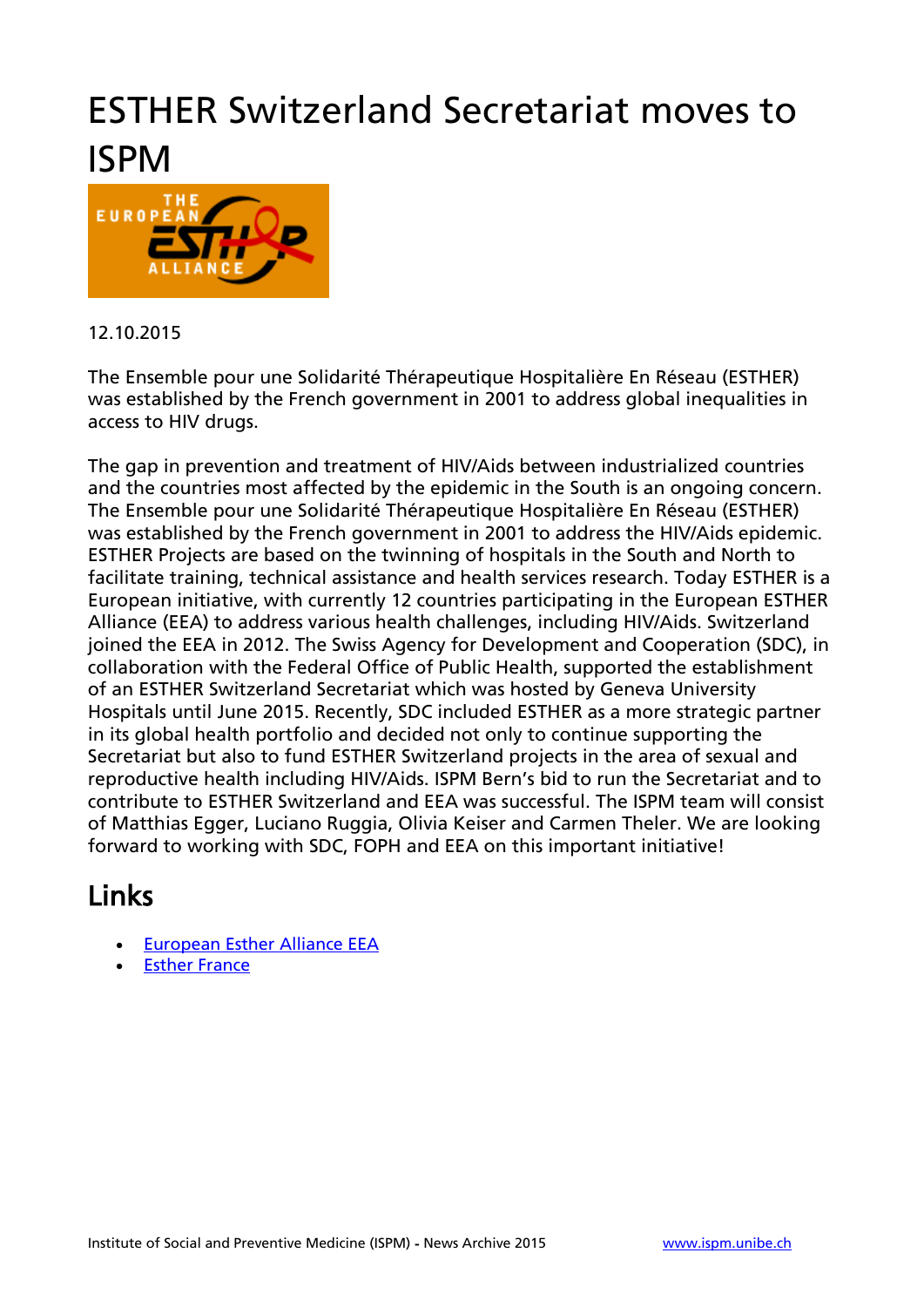# Dr. Georgia Salanti started this week her joint appointment with ISPM, BIHAM and CTU.



#### 18.09.2015

Georgia arrived a few days ago from the University of Ioannina in Greece, were she is an Associate Professor in Biostatistics and Epidemiology.

She studied Mathematics (in Athens), Statistical and Operational Methods in Public Health (in Brussels), did a PhD in Statistics (in Munich) and obtained a Diploma in Sociology (from the Open University in UK).

She has worked in various Research Institutes and Universities, including MRC Biostatistics in Cambridge.

She works closely with the Cochrane Collaboration (where she co-convene the Statistical Methods Group and the Comparing Multiple Interventions Methods Group). Her research has been funded by the European Research Council, the Cochrane Collaboration and the Greek Secretariat for Research and Technology.

The main focus of her research has been the statistical modelling in meta-analysis (and in particular network meta-analysis). She has published to-date more than 100 peer-reviewed articles.

If you want to find out more about her current and previous research activities in meta-analysis please visit

- [www.mtm.uoi.gr](http://www.mtm.uoi.gr/)
- [missoptima.project.uoi.gr](http://missoptima.project.uoi.gr/)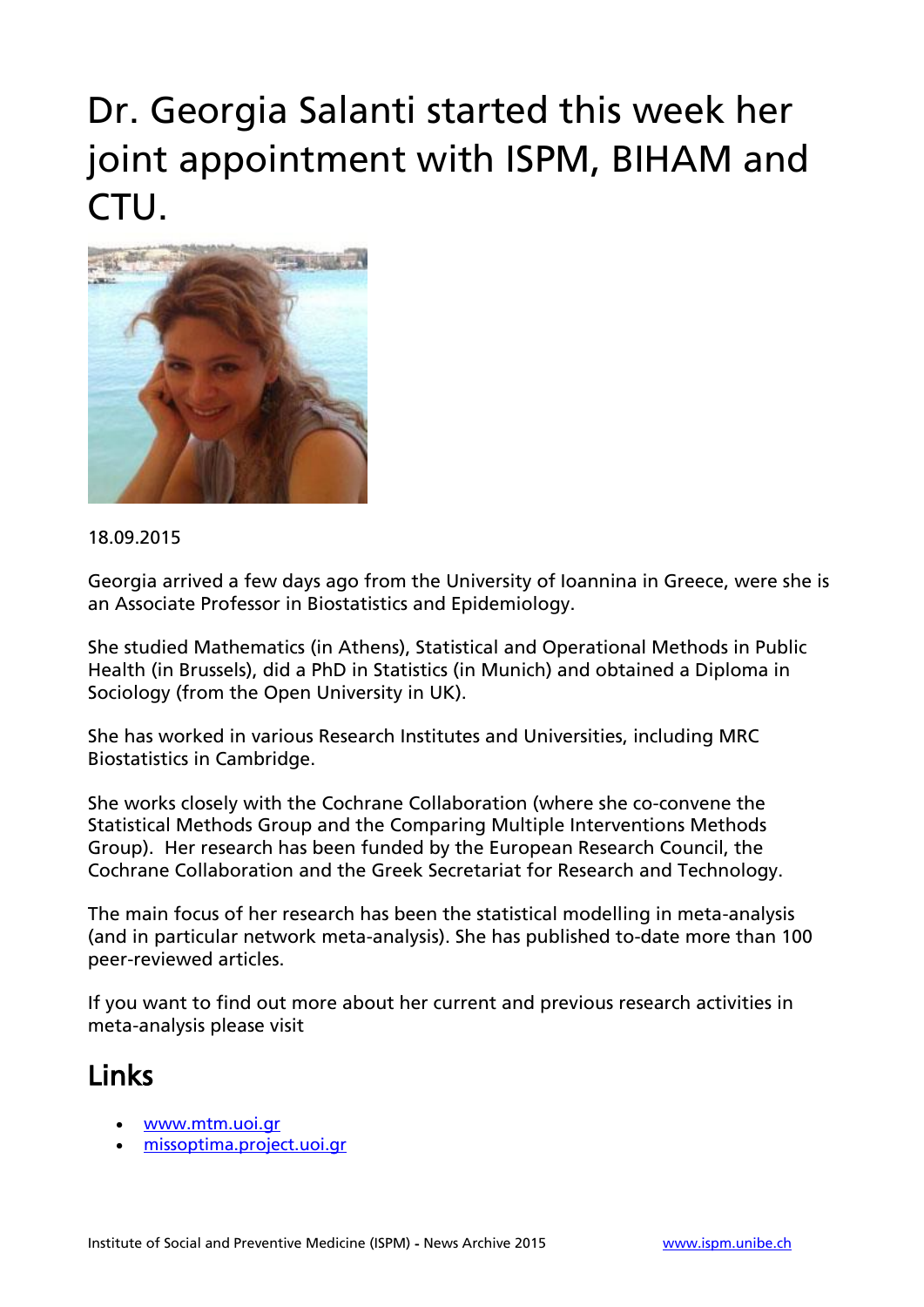# Ebola vaccine tested successfully for the first time



#### 31.07.2015

A vaccine against the Ebola virus, tested in West Africa for the first time in a field trial, has proved to be effective according to the first interim analysis published today in The Lancet. ISPM researchers were involved in designing and implementing the World Health Organization (WHO) «Ebola ça Suffit» vaccine trial.

The Ebola virus disease epidemic in West Africa has not been defeated yet, although the number of cases has dropped substantially since the start of the year. Two vaccines that were recently developed have already undergone preliminary tests in humans. One of the vaccines, «rVSV-ZEBOV», has now been tested in the first large field trial of efficacy and effectiveness in Guinea, West Africa. Matthias Egger from the Institute of Social and Preventive Medicine at the University of Bern was heavily involved in this «Ebola ça suffit» trial, together with PD Dr. Sven Trelle and other staff from the Clinical Trials Unit CTU Bern at the University's clinical study centre and Bern University Hospital. The initial results of the study s how that the vaccine can effectively contain the further spread of the Ebola virus. The results of the field study and the innovative study methods were just published in the «Lancet» and «BMJ».

- Efficacy and effectiveness of a rVSV-vectored vaccine expressing Ebola surface glycoprotein: interim results from the Guinea ring vaccination cluster-randomized trial. Lancet, 31.7.2015. Available at
- <http://www.thelancet.com/pb/assets/raw/Lancet/pdfs/S0140673615611175.pdf> Ebola ça Suffit Trial Consortium. BMJ, 27.7.2015. Available at<http://www.bmj.com/content/351/bmj.h3740>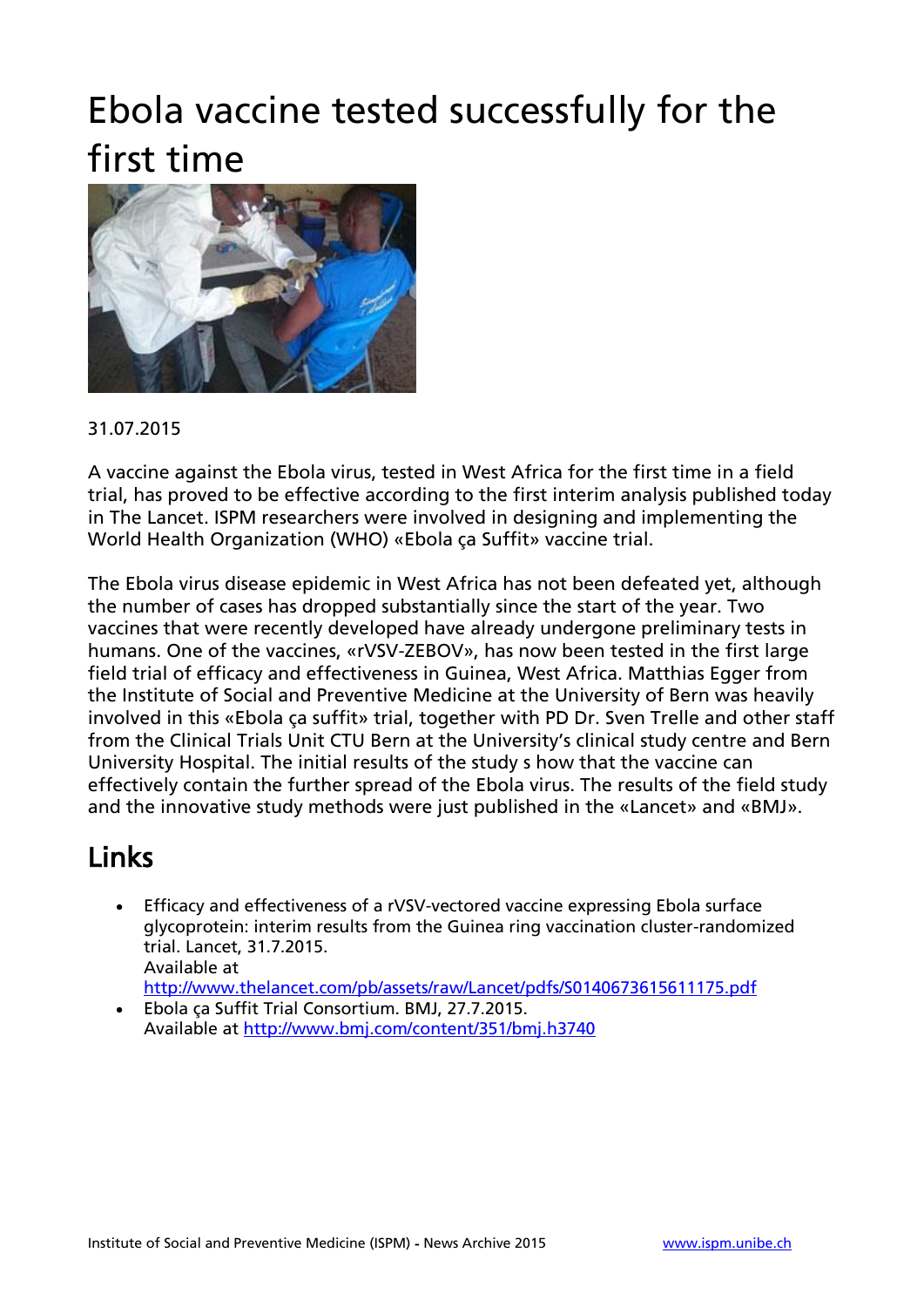# Joining forces: IEFM and ISPM merge

10.07.2015

As of January 2016 the Institute for Evaluative Research in Medicine (IEFM) and the Institute of Social and Preventive Medicine (ISPM) will merge and continue to work under the name ISPM.

IEFM's successful MEMdoc Portal, a system that facilitates the documentation process for clinicians and improves the quantity and quality of the collected data [link] has continued to grow. So has the need for ISPM's methodological expertise to analyze these complex, international and national datasets. The University has therefore decided to combine the two institutes' strengths in medical informatics and clinical epidemiology.

With this merger the combined workforce of around 150 will provide the critical mass to further develop the **MEMdoc Portal** and to design, maintain and analyze large healthcare registries and clinical databases in Switzerland and abroad using state-ofthe-art technologies and methods.

One of the major challenges in developing software for medical environments is creating an effective communication chain between IT developers and the clinical staff in the hospitals. With the development team under the same roof as the medical research and customer support teams, the communication channels are expedited and the development team provided with timely and valuable feedback about the needs of the end users.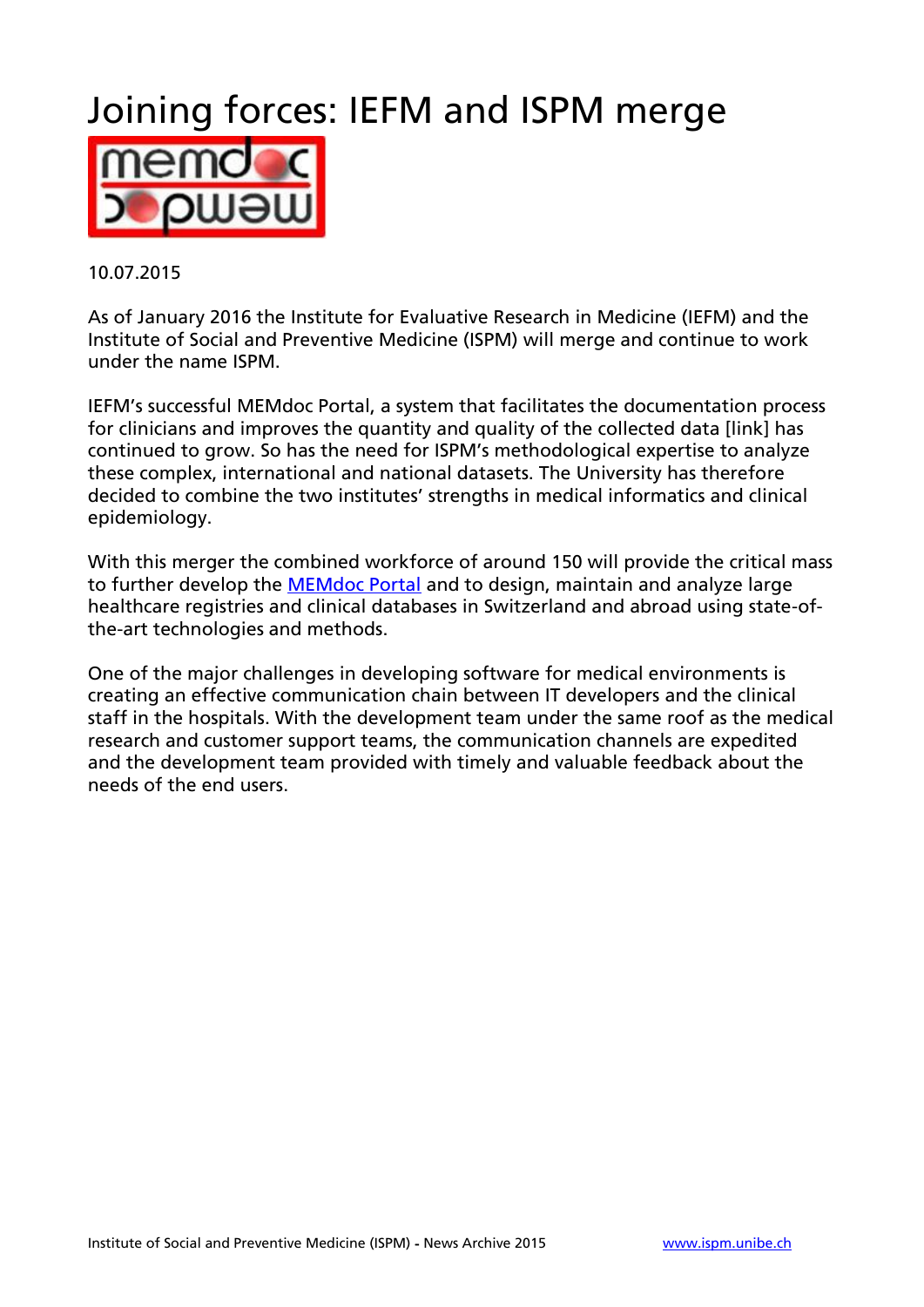# 2014 impact factors are out



#### 22.06.2015

Here is the news about the numbers that are really not that important ;-). Click on the [quicklink](http://admin-apps.webofknowledge.com/JCR/JCR?PointOfEntry=Home) for full details.

Several ISPM staff are editors or associate editors of scientific journals. The attached document shows trends for some of the journals that we're involved in:

[2014 impact factors for selected journals \(PDF, 407KB\)](http://www.ispm.unibe.ch/unibe/portal/fak_medizin/ber_vkhum/inst_smp/content/e93993/e95206/e205983/e205993/news_0615_IF2014_report_eng.pdf)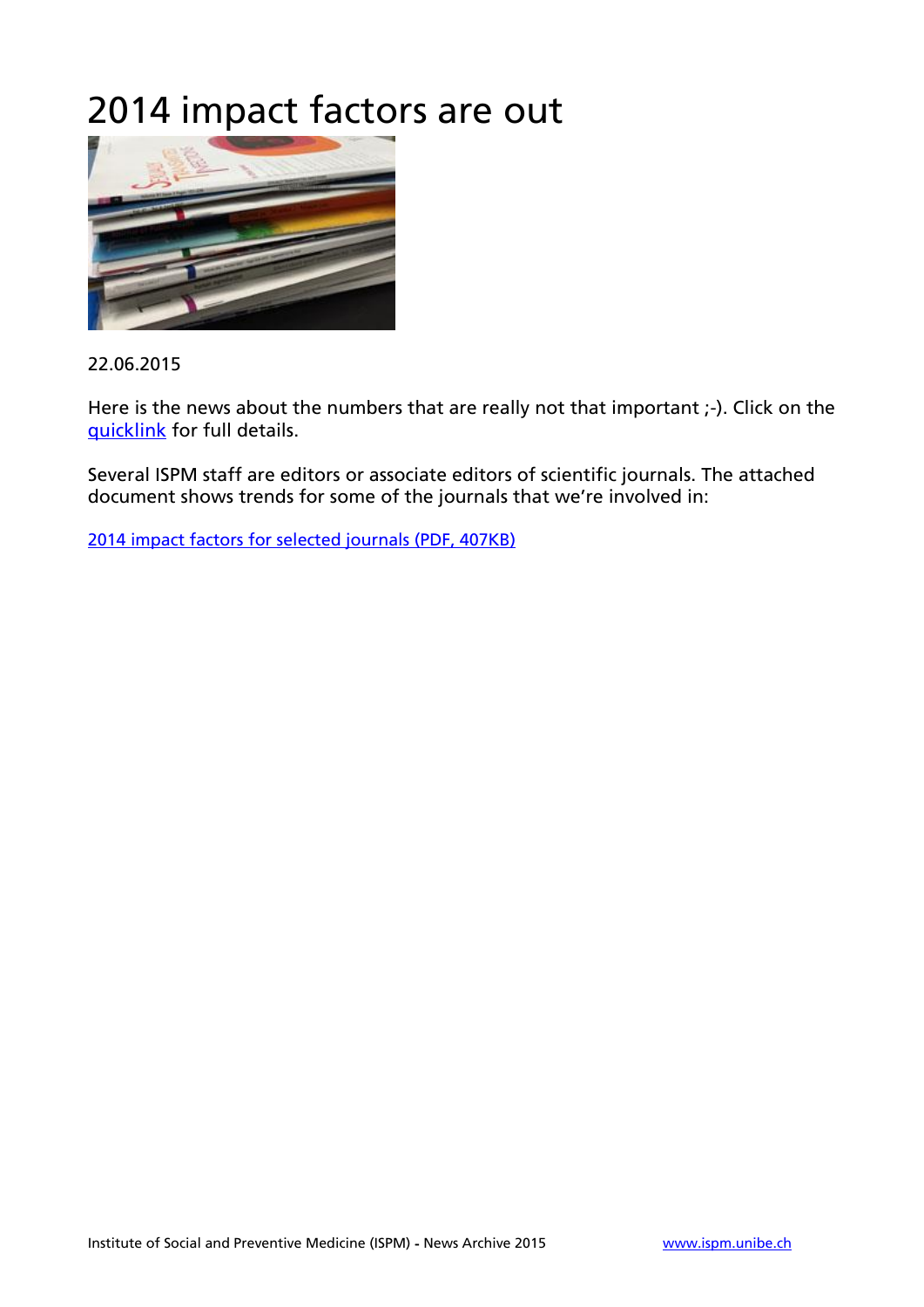# International Epidemiologic Databases to Evaluate AIDS - Southern Africa



#### 22.06.2015

The IeDEA-SA steering group meeting took place from 11 to 13 May 2015 in Victoria Falls, Zimbabwe.

Chaired by Matthias Egger and Mary-Ann Davies, site investigators, special guests and the Data Centre Teams from South Africa, Zimbabwe, Malawi, Zambia, Mozambique, Lesotho and Switzerland came together to celebrate the successes of the consortium and to focus on the research agenda and contribution of each cohort/ program for the next 5 years of IeDEA-SA.

The meeting was a great success, very productive and enjoyable. And much to everyone's delight, a tour of the famous Victoria Falls was included in the agenda.

Funded by the US National Institutes of Health, the IeDEA consortium addresses unique and evolving research questions in HIV/AIDS that are unanswerable by single cohorts. IeDEA develops and implements methodology to effectively pool the collected data, thus providing a cost effective means of generating large data sets to address high priority research questions. By developing a pro-active mechanism for the collection of key variables, IeDEA enhances the quality, cost effectiveness and speed of HIV/AIDS research.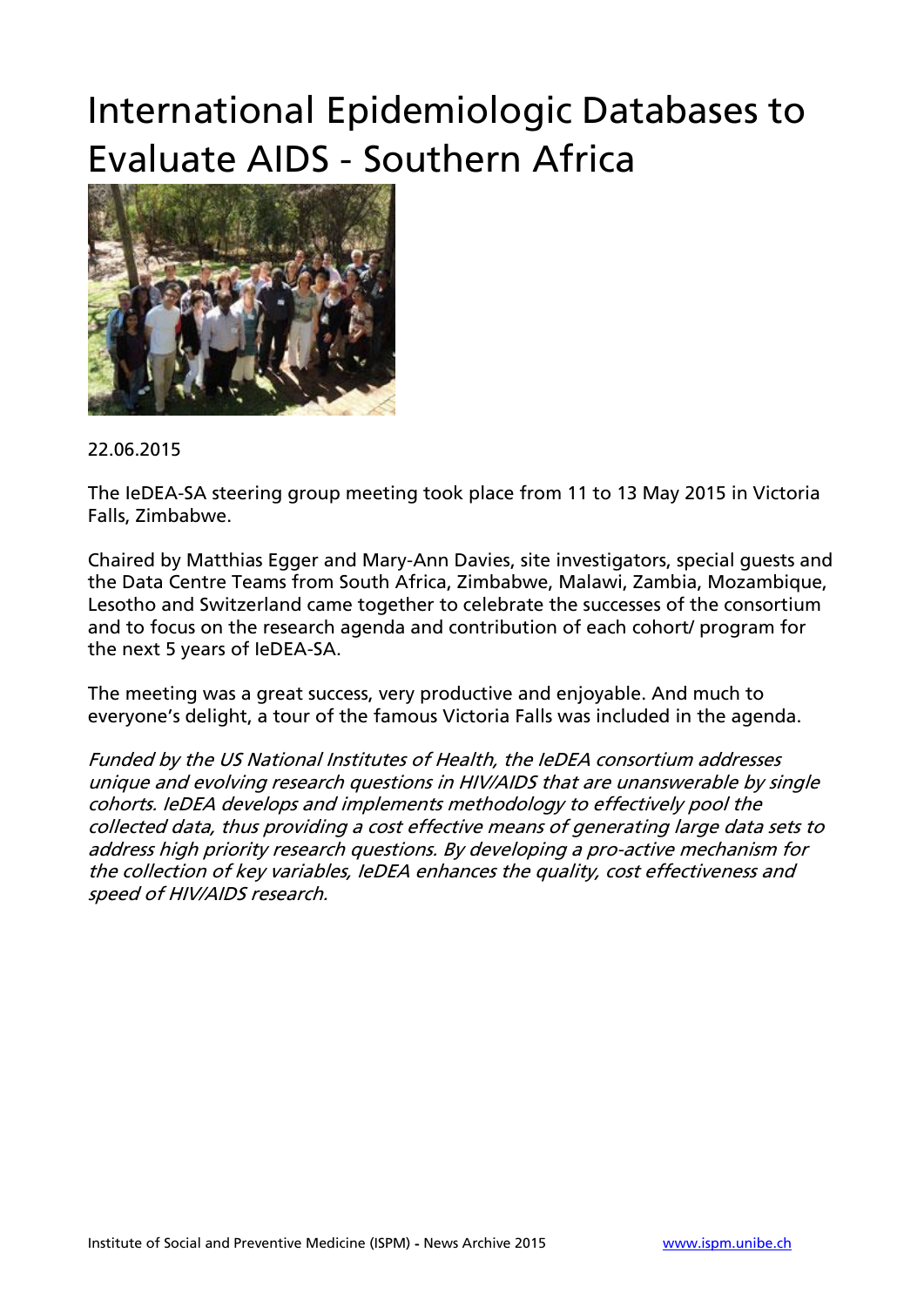# Aerosolised measles vaccine did not work as well as subcutaneous vaccine in India



#### 16.04.2015

The results of a large randomised trial are published today in the New England Journal of Medicine (hypertext to link). Nicola Low was an investigator on the trial, which was sponsored by WHO and the Serum Institute of India with funding from the Bill and Melinda Gates Foundation.

The trial aimed to show whether aerosolised measles vaccine, given by nebuliser, would result in similar levels of antibodies when compared with the usual subcutaneous injection. The children were all receiving their first dose of measles vaccine at 9 to 11 months of age and living in villages in Pune, in Maharashtra State, India.

Read the article [here.](http://www.nejm.org/doi/full/10.1056/NEJMoa1407417)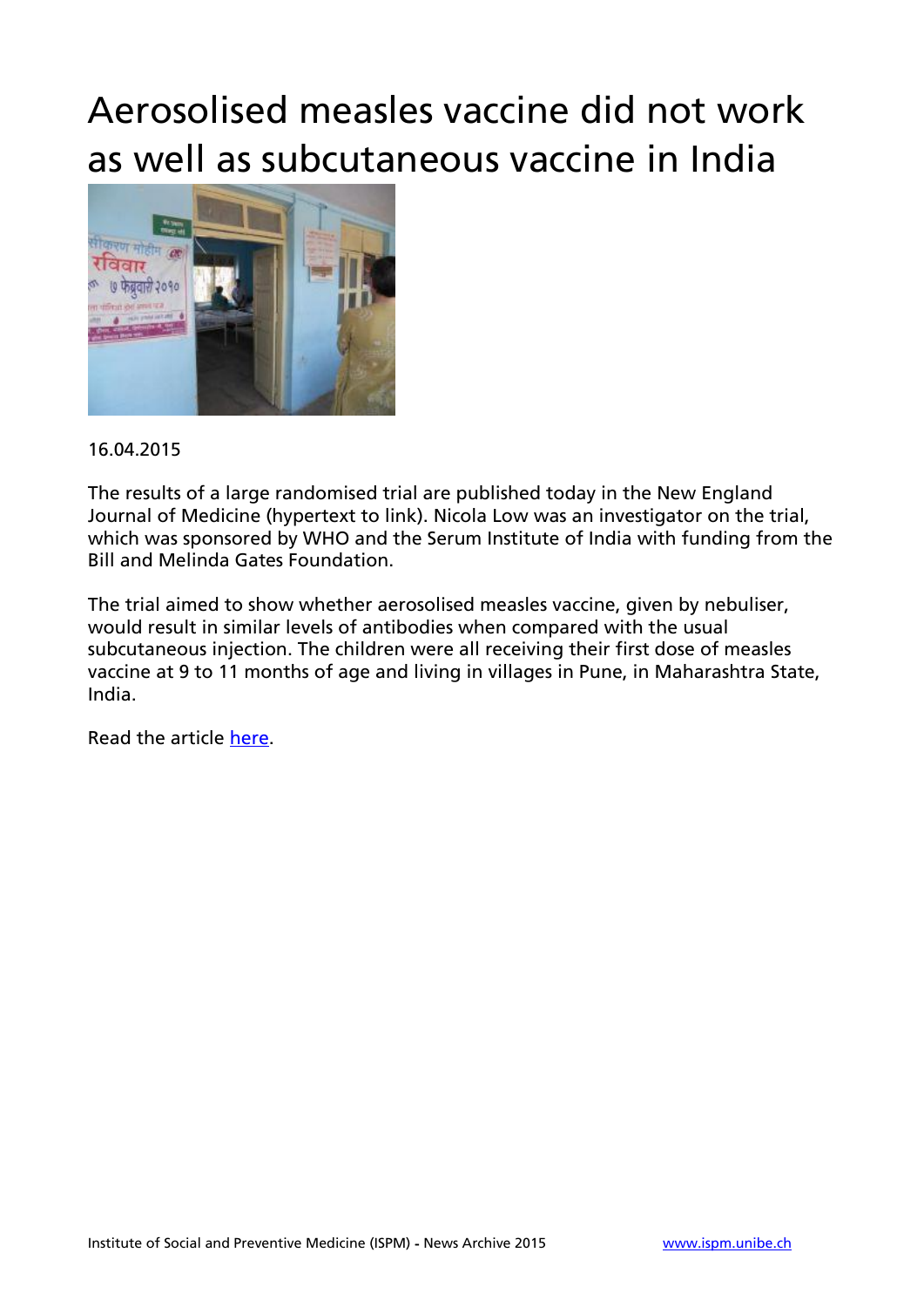# Background ionising radiation affects cancer risk in children



#### 27.02.2015

That ionising radiation increases cancer risks is well known from studies of people exposed to relatively high doses including atomic bomb survivors from Japan or patients receiving radiation therapy. But what about the more common low doses of radiation to which the population at large is exposed to such as natural background radiation or diagnostic radiology; do these also contribute to cancer risk and, if yes, do similar dose-response relationship apply?

This week, a study by Ben Spycher, Claudia Kuehni and other researchers from the ISPM together with colleagues from Basel, Zürich and Lucerne was published in Environmental Health Perspectives suggesting that the answer to the first of these questions is yes. The researchers included all children in the Swiss National Cohort aged less than 16 years - over 2 million children – and used a geographic radiation model to estimate levels of terrestrial and cosmic radiation at the children's homes. Diagnoses of cancers were identified from the Swiss Childhood Cancer Registry. A two-fold higher risk for leukaemia and brain tumours was seen among children exposed to dose rates of ≥200 nSv/h compared to those exposed to <100 nSv/h. The researchers estimated that an increase in 1 mSv cumulative dose received since birth was associated with and 4% increase in risk both for leukaemia and brain tumours. However, statistical uncertainty was large and more large studies will be needed to establish reliable dose response relationships for low-dose ionising radiation.

- [Journal article](http://ehp.niehs.nih.gov/wp-content/uploads/advpub/2015/2/ehp.1408548.acco.pdf)
- [Media report release by the University of Bern](http://www.kommunikation.unibe.ch/content/medien/medienmitteilungen/news/2015/hintergrundstrahlung/index_ger.html)
- **[Swiss National Cohort](http://www.swissnationalcohort.ch/)**
- **[Swiss Childhood Cancer Registry](http://www.childhoodcancerregistry.ch/)**
- [YouTube video by an independent video journalist](https://youtu.be/XTijIRsxTSE)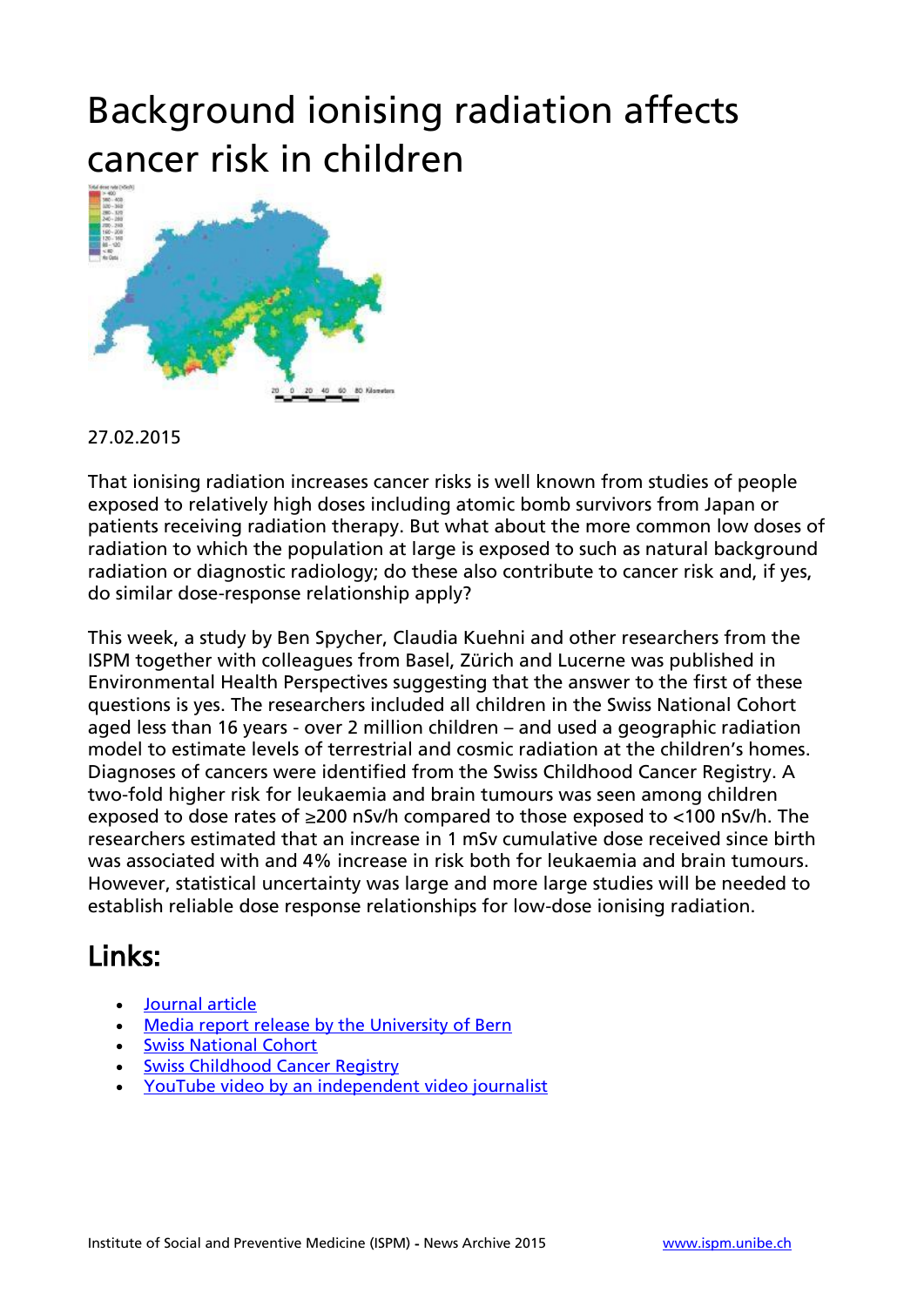# GetReal Annual Meeting in Bern



#### 27.02.2015

The second GetReal General Assembly was hosted by the ISPM and University of Bern the 28-29 of January 2015.

More than 100 participants from France, Italy, UK, Netherlands, Germany, Belgium, Switzerland and other European countries came to Bern to present first results of their work on incorporating real-world data into the drug development process. During these two days of intensive discussions and group workshops in the university main building, the network between academia, industry, HTA and regulatory agencies was consolidated, and strategies to achieve the goals of the project were developed. Matthias Egger, academic lead of the work package in charge of evidence synthesis and predictive modelling and leading the research team in Bern, invited the participants to join a city tour to the old town of Bern and the conference dinner in the restaurant of the Kornhauskeller.

Project website: [www.imi-getreal.eu](http://www.imi-getreal.eu/)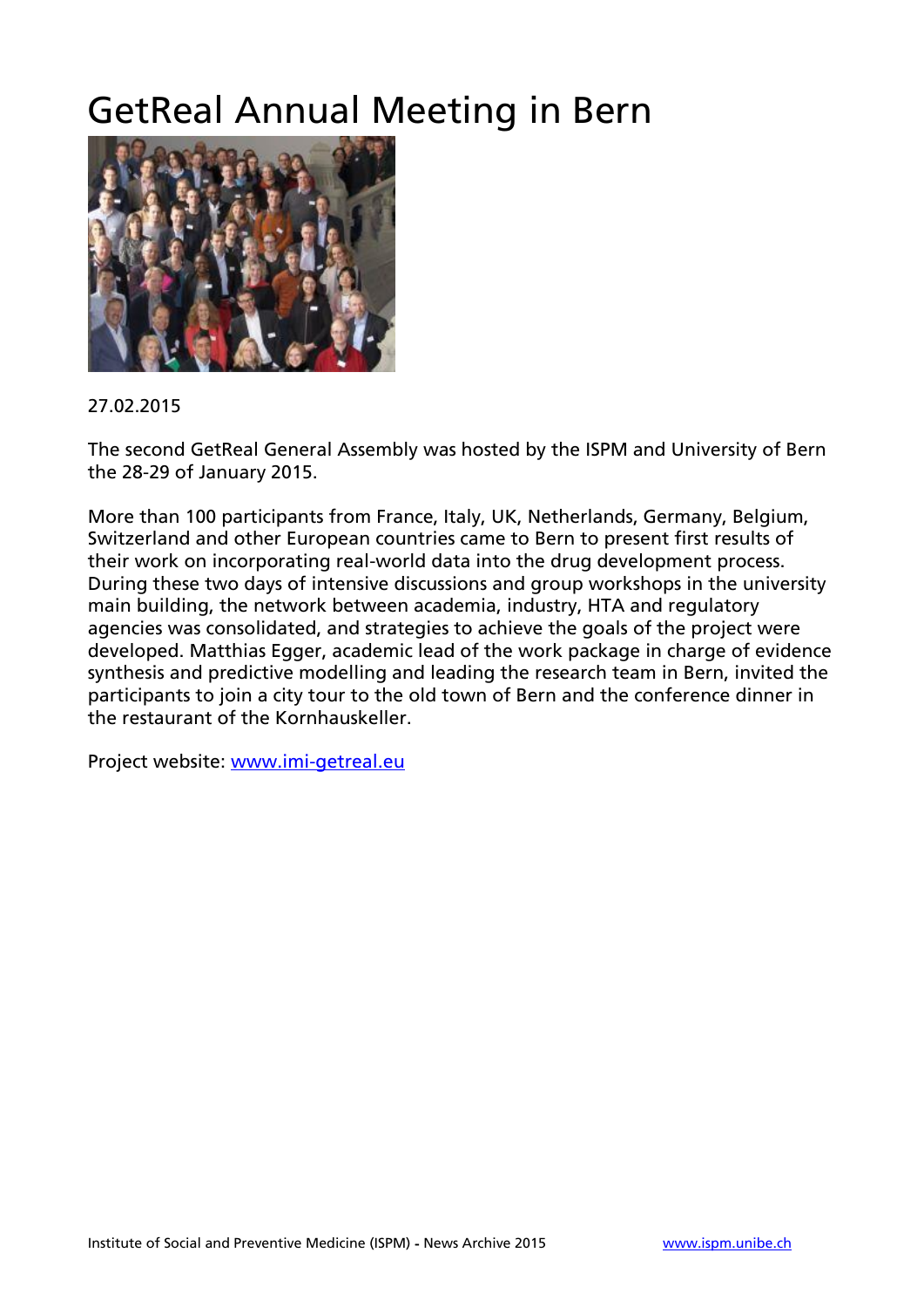# Meeting of Young Researchers in Primary Ciliary Dyskinesia!



10.02.2015

On March 12-13th, 2015 the ISPM Bern will host the first international young researchers meeting, with a focus on PCD. The conference, organized by young scientists from Bern, Southampton and Copenhagen, provides a unique opportunity for scientific exchange among doctoral students and junior researchers who work on PCD.

PCD is a rare, genetically heterogeneous disorder that affects about 1 in 10-20,000 individuals, caused by dysfunction of the small hair-like organelles (cilia) that clean our upper and lower airways. PCD causes severe, chronic, destructive airway disease and progressive loss of lung function. Additional health burdens include chronic ENT problems, cardiovascular disease (congenital heart defects), and subfertility.

Until recently, research on PCD was patchy. Over the last few years, PCD research has expanded and a growing group of scientists collaborates on national and international projects, including the EU funded **BESTCILIA** and a [COST action.](http://www.cost.eu/COST_Actions/bmbs/Actions/BM1407)

There is seldom opportunity to present research results on rare diseases like PCD at scientific conferences, for younger researchers it is even rarer. This conference is the first international PCD meeting to target young researchers who want to present and discuss their work in different fields of PCD, chair sessions, learn how to lead a discussion, exchange opinions, and network with other young researchers who work in the field. There will also be teaching lectures and invited talks by representatives of organizations of PCD patients.

For more information please contact [Myrofora Goutaki,](javascript:void(location.href=) President of the organizing committee.